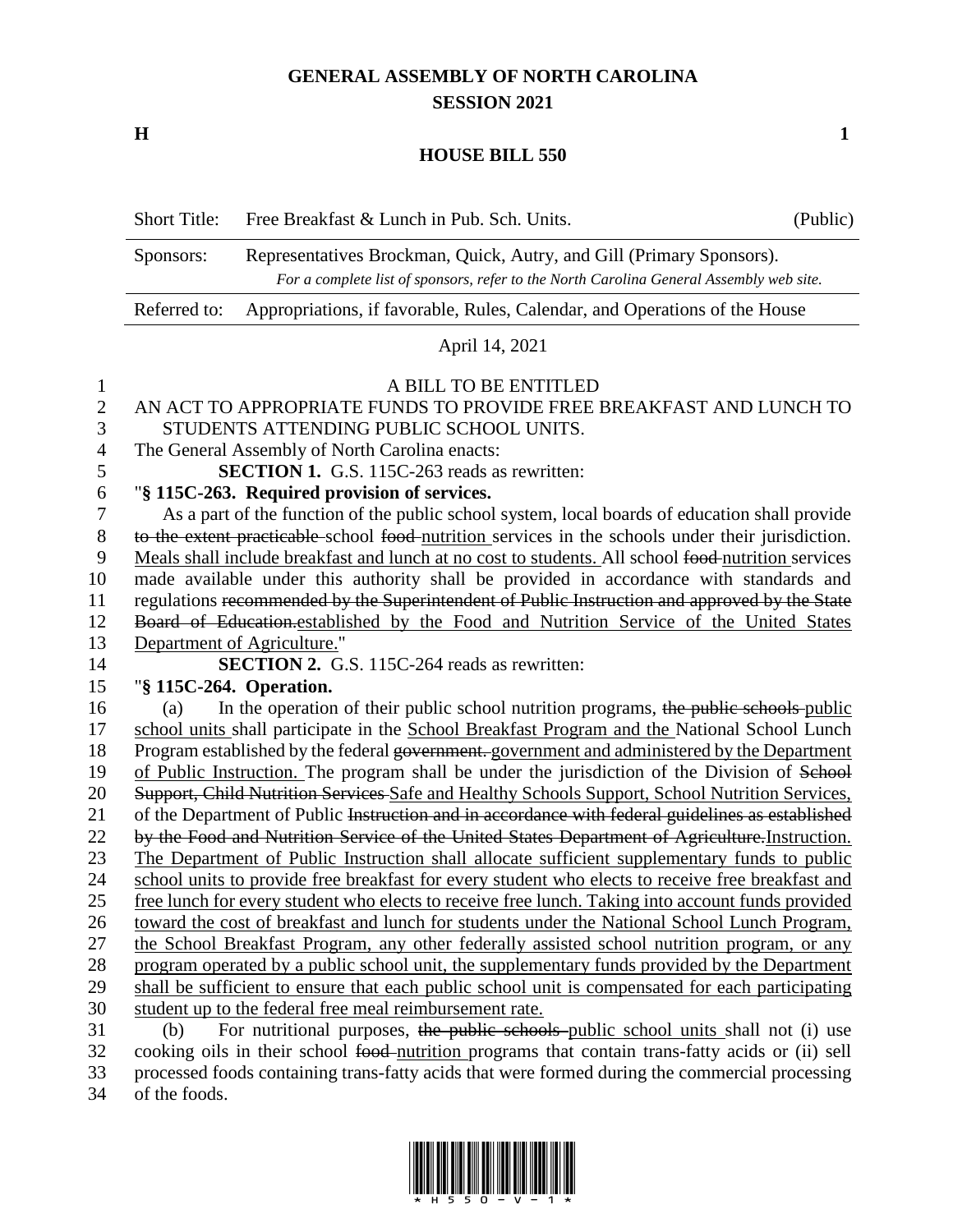## **General Assembly Of North Carolina Session 2021**

 (c) All school food nutrition services shall be operated on a nonprofit basis, and any earnings therefrom over and above the cost of operation as defined herein shall be used to reduce 3 the cost of food, to serve better-healthier food, or to provide free or reduced-price lunches to 4 indigent children-breakfast and lunch to students and for no other purpose. The term "cost of operation" means the actual cost incurred in the purchase and preparation of food, the salaries of 6 all personnel directly engaged employed in providing food-school nutrition services, and the cost of nonfood supplies as outlined under standards adopted by the State Board of Education. "Personnel" means child nutrition supervisors or directors, bookkeepers persons directly engaged employed in food service record keeping and those persons directly involved in preparing and serving food. Child the operation of the school nutrition program. School nutrition personnel 11 shall be paid from the funds of food services school nutrition services only for services rendered 12 in behalf of the child school nutrition program. Any cost incurred in the provisions and maintenance of school food services over and beyond the cost of operation shall be included in the budget request filed annually by local boards of education with boards of county 15 commissioners. Public schools school units are not required to comply with G.S. 115C-522(a) in the purchase of supplies and food for such school food nutrition services." **SECTION 3.(a)** Article 14A of Chapter 115C of the General Statutes is amended by adding a new section to read: "**§ 115C-218.4. Charter school nutrition.** The charter school may provide school nutrition services for enrolled students by participating in federally assisted school nutrition programs. All school nutrition services provided at the school shall meet the same standards and regulations described in 23 G.S. 115C-263." **SECTION 3.(b)** G.S. 115C-75.9(*l*) reads as rewritten: "(*l*) School Nutrition Program. – The innovative school shall participate in the National School Lunch Program, as provided in G.S. 115C-264.provide school nutrition services for enrolled students by participating in federally assisted school nutrition programs. All school nutrition services provided at the school shall meet the same standards and regulations described in G.S. 115C-263." **SECTION 3.(c)** G.S. 115C-238.72(b) reads as rewritten: "(b) Food Service. – The local school administrative unit identified by resolution shall 32 provide, to the extent practicable, provide school food services to the regional school. school in accordance with G.S. 115C-263. For purposes of federal funding through the National School Lunch Program or other federally supported food service programs, the local school 35 administrative unit identified by resolution shall be permitted to include eligible students enrolled in the regional school. Other participating units shall not include students enrolled in the regional school for purposes of federally supported food service programs." **SECTION 3.(d)** G.S. 115C-150.14 is amended by adding a new subsection to read: "(a1) A school governed by this Article shall provide school nutrition services for enrolled students by participating in federally assisted school nutrition programs. All school nutrition services provided at the school shall meet the same standards and regulations described in G.S. 115C-263." **SECTION 3.(e)** G.S. 116-239.8(b)(4)c. reads as rewritten: "c. Food services. – Students enrolled in a laboratory school shall be provided school nutrition services by the laboratory school participating in federally assisted school nutrition programs. All school nutrition services provided at the school shall meet the same standards and regulations described in G.S. 115C-263. Upon request, the local school administrative unit in which the laboratory school is located shall administer the School Breakfast Program and the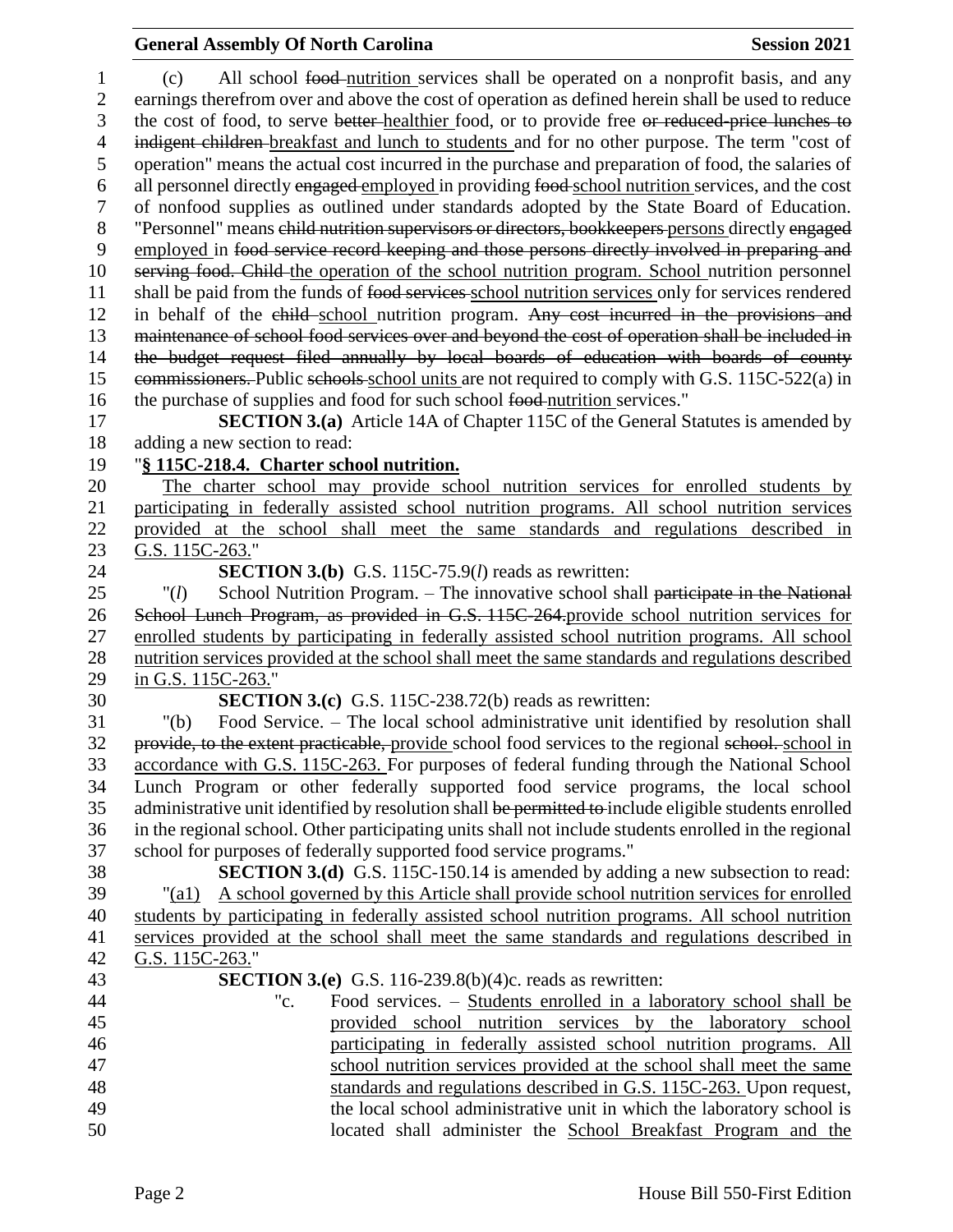|                | <b>General Assembly Of North Carolina</b><br><b>Session 2021</b>                                                                                                                      |  |  |
|----------------|---------------------------------------------------------------------------------------------------------------------------------------------------------------------------------------|--|--|
| $\mathbf{1}$   | National School Lunch Program for the laboratory school in                                                                                                                            |  |  |
| $\overline{c}$ | accordance with G.S. 115C-264."                                                                                                                                                       |  |  |
| $\mathfrak{Z}$ | <b>SECTION 4.</b> Article 17 of Chapter 115C of the General Statutes is amended by                                                                                                    |  |  |
| $\overline{4}$ | adding a new Part to read:                                                                                                                                                            |  |  |
| 5              | "Part 4. The North Carolina School Breakfast and Lunch Fund.                                                                                                                          |  |  |
| 6              | "§ 115C-266. North Carolina School Breakfast and Lunch Fund established; source of                                                                                                    |  |  |
| $\overline{7}$ | funding.                                                                                                                                                                              |  |  |
| $8\,$          | Establishment of the Fund. - The North Carolina School Breakfast and Lunch Fund<br>(a)                                                                                                |  |  |
| 9              | is established as a special revenue fund to provide financing for breakfast and lunch for students                                                                                    |  |  |
| 10             | in public school units. All expenses of administering the Fund shall be paid from the Fund and                                                                                        |  |  |
| 11             | not from the General Fund. Any interest generated by the Fund is credited to the Fund. The State                                                                                      |  |  |
| 12             | Board of Education shall administer the Fund through the Department of Public Instruction.                                                                                            |  |  |
| 13             | <u>Source of Funding. – Money received from all of the following sources shall be</u><br>(b)                                                                                          |  |  |
| 14             | deposited in the North Carolina School Breakfast and Lunch Fund:                                                                                                                      |  |  |
| 15             | Designations made to the Fund by individual taxpayers pursuant to<br>(1)                                                                                                              |  |  |
| 16             | G.S. 105-159.3.                                                                                                                                                                       |  |  |
| 17             | Voluntary donations made directly to the Fund.<br>(2)                                                                                                                                 |  |  |
| 18             | Determinations of Fund Amount. – By December 15, 2021, and every year thereafter,<br>(c)                                                                                              |  |  |
| 19             | the State Board of Education shall prepare and provide to the Joint Legislative Education                                                                                             |  |  |
| 20             | Oversight Committee of the General Assembly a report documenting, evaluating, and making                                                                                              |  |  |
| 21             | recommendations relating to the administration, implementation, and enforcement of this Part.                                                                                         |  |  |
| 22             | In its report, the State Board shall set out the funds received to date and the expected needs of                                                                                     |  |  |
| 23             | the Fund in the next school year.                                                                                                                                                     |  |  |
| 24             | "§ 115C-267. Administration of the Fund.                                                                                                                                              |  |  |
| 25             | Estimated Number of Participants; Reporting. – Prior to the beginning of the school<br>(a)                                                                                            |  |  |
| 26<br>27       | year, each public school unit shall survey its students to determine how many students elect to                                                                                       |  |  |
| 28             | receive free breakfast or lunch. Within 30 days of the beginning of the school year, the public<br>school unit shall report this information to the Department of Public Instruction. |  |  |
| 29             | <u>Timing of Fund Distribution. – The Department of Public Instruction shall reimburse</u><br>(b)                                                                                     |  |  |
| 30             | a public school unit from the Fund within 30 business days of receipt of a request from the unit                                                                                      |  |  |
| 31             | for reimbursement for breakfast or lunch.                                                                                                                                             |  |  |
| 32             | Use of Funds. – Monies in the Fund shall be used to fund breakfasts and lunches for<br>(c)                                                                                            |  |  |
| 33             | students electing to receive those meals. If the money in the Fund is insufficient to fully fund all                                                                                  |  |  |
| 34             | breakfasts and lunches for all students electing to receive those meals over the course of the year,                                                                                  |  |  |
| 35             | the State Board of Education shall use additional State funds provided for this purpose. It is the                                                                                    |  |  |
| 36             | intent of the General Assembly to fund any shortfall.                                                                                                                                 |  |  |
| 37             | Reimbursement of Funds. – The Department of Public Instruction shall reimburse<br>(d)                                                                                                 |  |  |
| 38             | public school units each month pursuant to G.S. 115C-264(a) for all breakfasts and lunches                                                                                            |  |  |
| 39             | served in each public school unit. The State Board shall use a rapid, reliable method of                                                                                              |  |  |
| 40             | reimbursing public school units for these amounts. In all cases, the State Board shall distribute                                                                                     |  |  |
| 41             | funds to the units in a manner that is expeditious, ensures accountability, and safeguards the                                                                                        |  |  |
| 42             | integrity of the Fund."                                                                                                                                                               |  |  |
| 43             | <b>SECTION 5.(a)</b> Part 2 of Article 4 of Chapter 105 of the General Statutes is amended                                                                                            |  |  |
| 44             | by adding a new section to read:                                                                                                                                                      |  |  |
| 45             | "§ 105-159.3. Designation of tax to North Carolina School Breakfast and Lunch Fund.                                                                                                   |  |  |
| 46             | Allocation to the North Carolina School Breakfast and Lunch Fund. - To ensure the<br>(a)                                                                                              |  |  |
| 47             | financial viability of the North Carolina School Breakfast and Lunch Fund established in Part 4                                                                                       |  |  |
| 48             | of Article 17 of Chapter 115C of the General Statutes, the Department must allocate to that Fund                                                                                      |  |  |
| 49             | three dollars (\$3.00) from the income taxes paid each year by each individual with an income tax                                                                                     |  |  |
| 50             | liability of at least that amount, if the individual agrees. A taxpayer must be given the opportunity                                                                                 |  |  |
| 51             | to indicate an agreement or objection to that allocation in the manner described in subsection (b)                                                                                    |  |  |